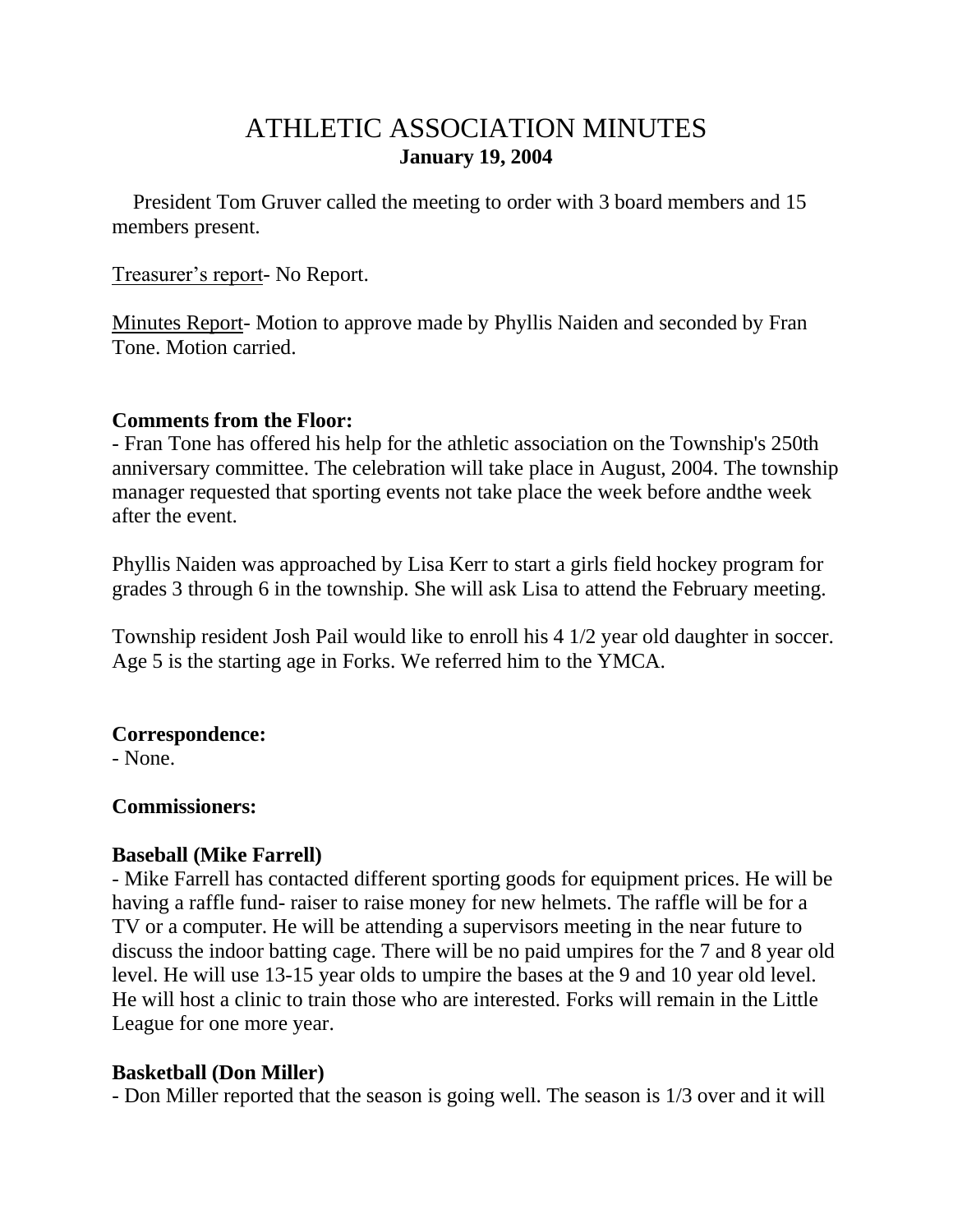end in March. There are 140 children participating in the instructional league.

# **Soccer (Cary Salkin & Jon Seckinger)**

- Jon Seckinger reported that spring sign ups will take place on Feb 21st. They will send out postcards to advertise the sign ups. He asked about storage for equipment in the new gym addition. Don Miller answered that Alex Gayle will be working on this over the next 2 weeks, and that all sports equipment will be stored there.

# **Cheerleading (Billie Weiss)**

- None.

# **Wrestling (Mark Hammerstone)**

- Mark Hammerstone reported that the season ended this past Sunday. Forks finished in 2nd place (7-1). Over the next 3 weeks, Forks will participate in tournaments. The new wrestling room worked out well. .

# **Softball (Bob Schaming)**

- Jan 25th is the next league meeting.

# **Football (Fran Tone)**

- Fran Tone reported that there has been discussion in the league that the city of Easton Football team may join it. Forks will sponsor Easton to join the league. Shoulder pads were sent to a circle system for reconditioning. He will be sending an order to Bethlehem Sporting Goods soon.

## **Lacrosse (Tom Ellison)**

- 2nd season this spring. Grades 3 thru 6th (some 7th) participate. There is no nonresident fee because we are the only township to offer this program. .

# **Committees:**

## **Snack Bars (Wayne Hultgren)**

- Going well. It opened this past Saturday for the basketball games. It was opened during the wrestling matches.

## **Background checks (Mike Farrell)**

- Forms will be available at sign ups for new coaches.

# **Scholarship (Tom Gruver)**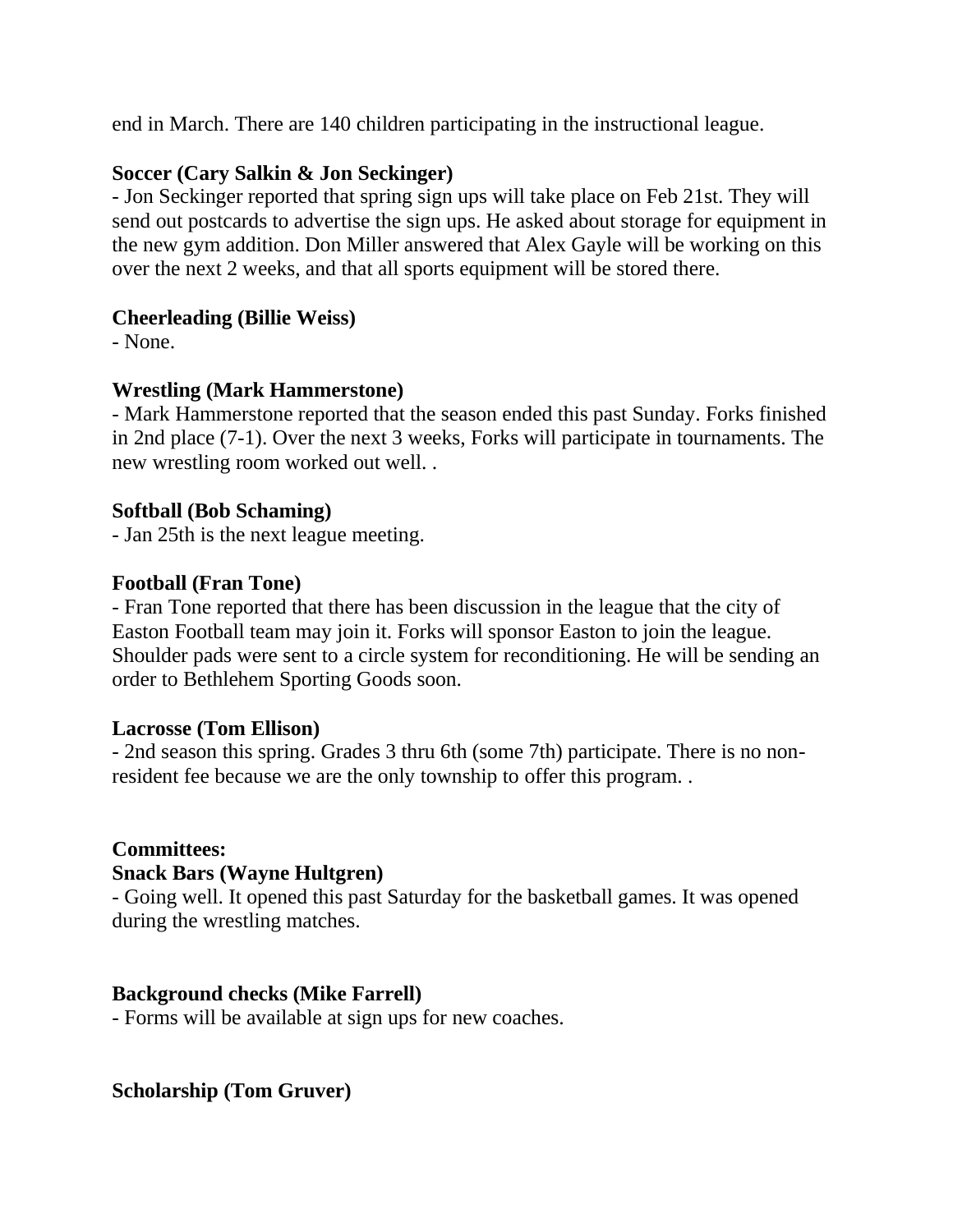- The forms will be sent out within 6 weeks.

#### **Website (Mike Farrell and Jim Mazurowski)**

- Send updates to Mike Farrell at mjf1960@yahoo.com.

### **Awards Committee: (Tom Gruver)**

- No report.

### **Registrations (Phyllis Naiden)**

- Phyllis Naiden reported that we need a space for Lacrosse on the spring sign up sheet. Signs are posted around the township. Spring sign ups start this weekend, Jan. 31st from 9 to 12 at the community center.

### **Recreation Board**

- No report.

#### **Dance (Wayne Hultgren)**

- The January dance went well. 283 children attended the Friday night dance, and 231 attended Saturday night's. There were no problems during the dance. 14 children were at the center until 10:50 p.m.

#### **Old Business :**

- Mike Andreano would like to coach baseball.

#### **New Business :**

- Mike Farrell made a motion to change the bylaw: Article XIV- Commissioners Now reads- Section I. Must be a resident of Forks Township, eighteen years old or older and an active class member.

TO: Must be a resident or have a child who is a resident of Forks Township, eighteen years old or older and an active class member.